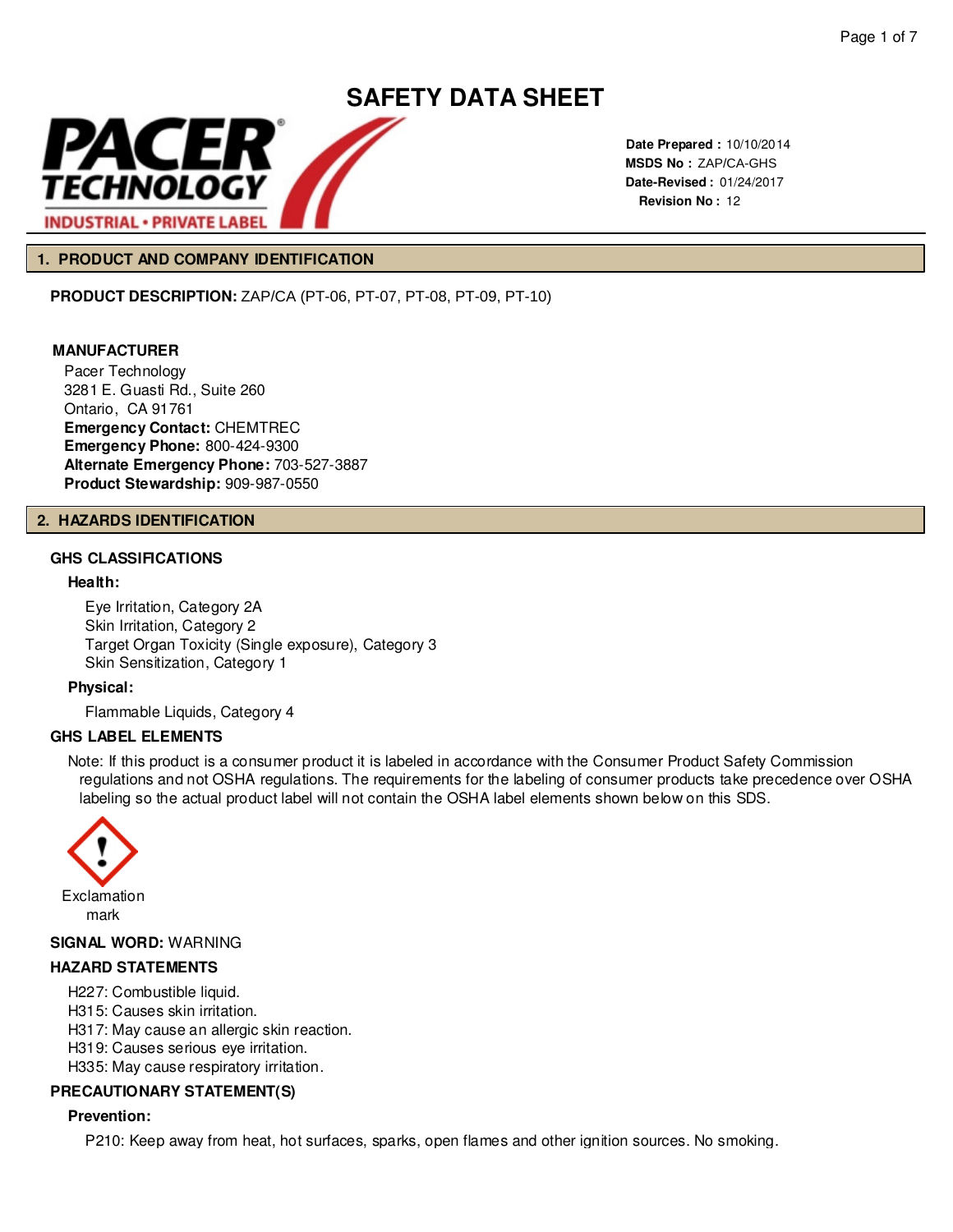

**Date Prepared :** 10/10/2014 **MSDS No :**  ZAP/CA-GHS**Date-Revised :** 01/24/2017 **Revision No :** 12

P261: Avoid breathing dust/fume/gas/mist/vapours/spray.

P264: Wash skin and hands thoroughly after handling.

P271: Use only outdoors or in a well-ventilated area.

P280: Wear protective gloves/protective clothing/eye protection/face protection.

#### **Response:**

P302+P352: IF ON SKIN: Wash with plenty of soap and water.

P304+P340: IF INHALED: Remove person to fresh air and keep comfortable for breathing.

P305+P351+P338: IF IN EYES: Rinse cautiously with water for several minutes. Remove contact lenses, if present and easy to do. Continue rinsing.

P312: Call a POISON CENTER or doctor/physician if you feel unwell.

P313: Get medical advice/attention.

P333+P313: If skin irritation or rash occurs: Get medical advice/attention.

P337+P313: If eye irritation persists: Get medical advice/attention.

P362: Take off contaminated clothing.

P370: In case of fire: Use dry chemical, foam or carbon dioxide to extinguish.

#### **Storage:**

P403+P233: Store in a well-ventilated place. Keep container tightly closed. P403+P235: Store in a well-ventilated place. Keep cool. P405: Store locked up.

#### **Disposal:**

P501: Dispose of in a manner consistent with federal, state, and local regulations.

**HAZARDS NOT OTHERWISE CLASSIFIED:** Skin contact through clothing may cause burns.

#### **3. COMPOSITION / INFORMATION ON INGREDIENTS**

| <b>Chemical Name</b>    | $Wt.\%$  | <b>CAS</b>      |
|-------------------------|----------|-----------------|
| ETHYL-2-CYANOACRYLATE   | 85 - 100 | 7085-85-0       |
| Polymethyl methacrylate | 10 - 30  | $9011 - 14 - 7$ |

#### **4. FIRST AID MEASURES**

**EYES:** Immediately flush eyes with plenty of water for at least 15 minutes. Get immediate medical attention.

**SKIN:** Wash with soap and water. Peel or roll skin apart.

**INGESTION:** Peel or roll skin apart. Adhesive becomes solid in contact with saliva and may adhere to inside of mouth. Saliva will lift adhesive in 1-2 days. Avoid swallowing solid adhesive after detachment. Not a toxic product.

**INHALATION:** Remove to fresh air. Prolonged or repeated elevated exposure may cause allergic reactions with asthma-like symptoms in sensitive individuals.

#### **SIGNS AND SYMPTOMS OF OVEREXPOSURE**

**EYES:** Causes serious eye irritation. Will bond eyelids. Will cause excessive tearing.

**SKIN:** Bonds skin in seconds. May cause skin irritation. May cause sensitization by skin contact. Cyanoacrylates generate heat on polymerization, so very large amounts will burn the skin.

**INGESTION:** Adhesive becomes solid in contact with saliva and may adhere to inside of mouth. Saliva will lift adhesive in 1-2 days. Not a toxic product.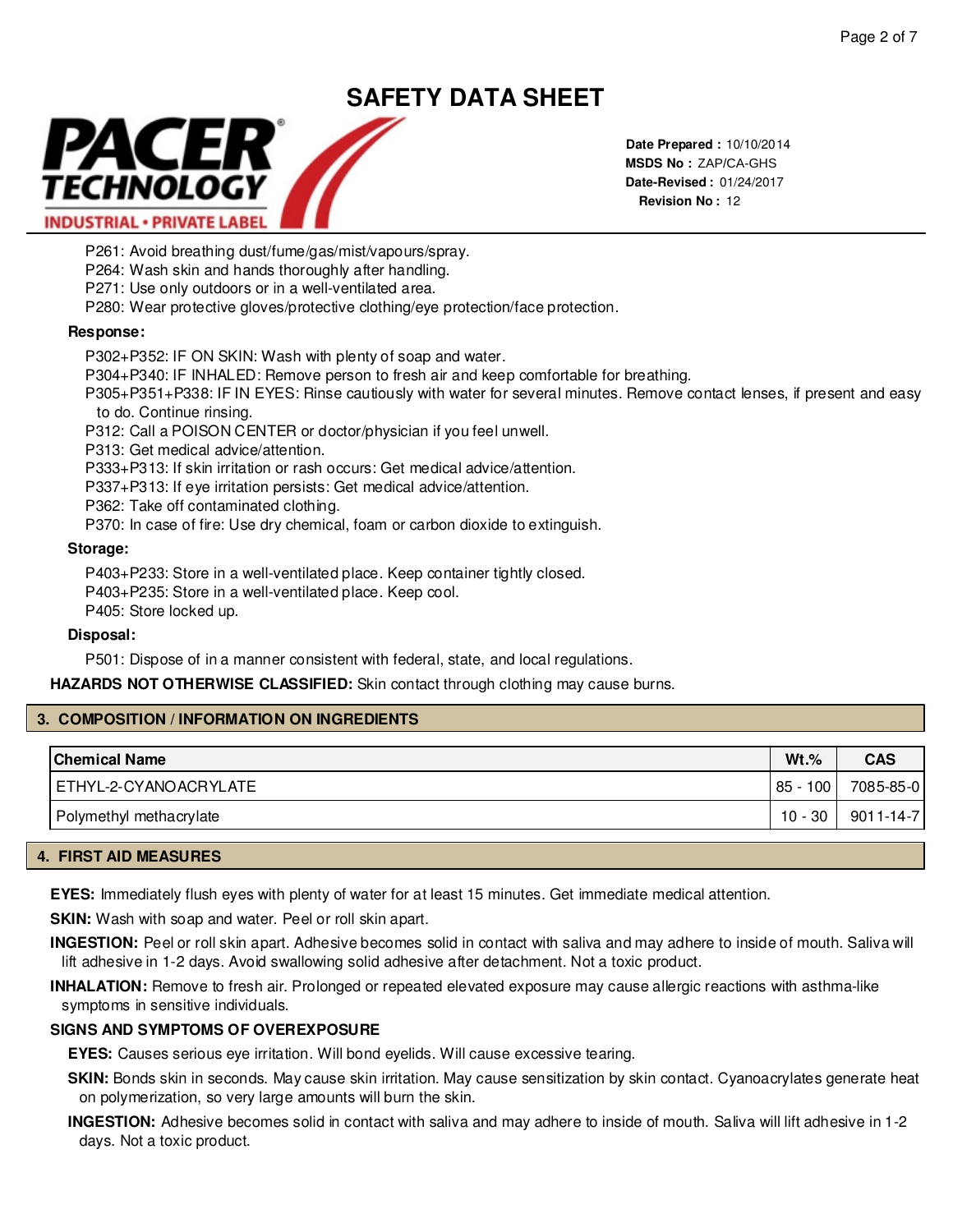

**Date Prepared :** 10/10/2014 **MSDS No :**  ZAP/CA-GHS**Date-Revised :** 01/24/2017 **Revision No :** 12

**INHALATION:** Prolonged or excessive inhalation may cause respiratory tract irritation.

ACUTE EFFECTS: Avoid exposure to vapor concentration in confined areas.

**CHRONIC EFFECTS:** Frequent or prolonged contact may irritate the skin and cause a skin rash (dermatitis).

#### **5. FIRE FIGHTING MEASURES**

**GENERAL HAZARD:** Combustible liquid and vapor.Product polymerized to solid by water.

**EXTINGUISHING MEDIA:** Use dry chemical extinguisher or flush with large amounts of water.

**HAZARDOUS COMBUSTION PRODUCTS:** Can burn in fire, releasing irritanting vapors

**EXPLOSION HAZARDS:** None known.

**FIRE FIGHTING PROCEDURES:** Evacuate area and fight fire from a safe distance.

**FIRE FIGHTING EQUIPMENT:** As in any fire, wear self-contained breathing apparatus pressure-demand, (MSHA/NIOSH approved or equivalent) and full protective gear.

**FIRE EXPLOSION:** None known.

**SENSITIVE TO STATIC DISCHARGE:** None known.

**SENSITIVITY TO IMPACT:** None known.

**HAZARDOUS DECOMPOSITION PRODUCTS:** Combustible by-products of carbon monoxide/dioxide.

#### **6. ACCIDENTAL RELEASE MEASURES**

**SMALL SPILL:** Polymerize with water. Solid material may be scraped from surface.

**LARGE SPILL:** Polymerize with water. Increase ventilation to area. Solid material may be scraped from surface.

#### **7. HANDLING AND STORAGE**

**GENERAL PROCEDURES:** Use with adequate ventilation. Avoid contact with eyes, skin and clothing.

**HANDLING:** Avoid breathing (dust, vapor, mist, gas). Avoid contact with skin, eyes and clothing. Keep container closed when not in use.

**STORAGE:** Store in a cool place in original container and protect from sunlight. Keep away from sources of ignition.

**STORAGE TEMPERATURE:** Ideal storage: 41-50F (5-10C)

**SHELF LIFE:** One year from the date of shipment from Pacer Technology, unless otherwise noted.

#### **8. EXPOSURE CONTROLS / PERSONAL PROTECTION**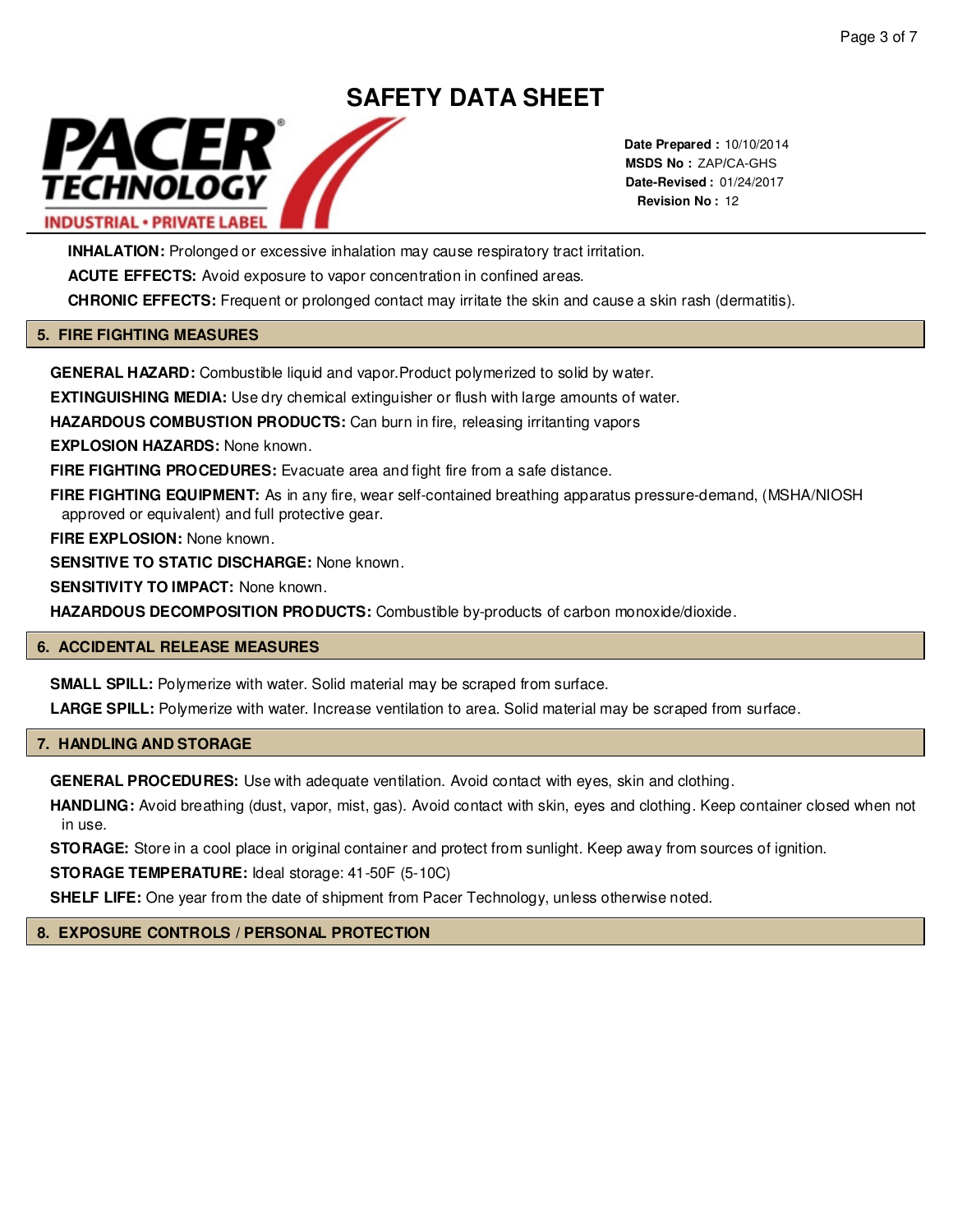# **SAFETY DATA SHEET** PACER

**Date Prepared :** 10/10/2014 **MSDS No :**  ZAP/CA-GHS **Date-Revised :** 01/24/2017 **Revision No :** 12

### **EXPOSURE GUIDELINES**

TECHNOLOGY

**INDUSTRIAL · PRIVATE LABEL** 

| OSHA HAZARDOUS COMPONENTS (29 CFR1910.1200) |                     |                        |                          |                                                                                                                                                                                |  |
|---------------------------------------------|---------------------|------------------------|--------------------------|--------------------------------------------------------------------------------------------------------------------------------------------------------------------------------|--|
|                                             |                     | <b>EXPOSURE LIMITS</b> |                          |                                                                                                                                                                                |  |
| <b>Chemical Name</b>                        | <b>Type</b>         |                        | mg/m <sup>3</sup><br>ppm |                                                                                                                                                                                |  |
| ETHYL-2-CYANOACRYLATE                       | <b>OSHA PEL</b>     | <b>TWA</b>             | $[1]$                    | $[1] % \includegraphics[width=0.9\columnwidth]{figures/fig_10.pdf} \caption{The figure shows the number of times of the estimators in the left and right.} \label{fig:time} %$ |  |
|                                             | <b>ACGIH TLV</b>    | <b>TWA</b>             | 0.2                      | 1.0                                                                                                                                                                            |  |
|                                             | <b>Supplier OEL</b> | <b>TWA</b>             | $0.2$ ppm                |                                                                                                                                                                                |  |
| <b>OSHA TABLE COMMENTS:</b>                 |                     |                        |                          |                                                                                                                                                                                |  |

**1**. NL = Not Listed

**ENGINEERING CONTROLS:** Use only in a well ventilated area. Local exhaust ventilation may be necessary to control any air contaminants to within their TLVs during the use of this product.

#### **PERSONAL PROTECTIVE EQUIPMENT**

**EYES AND FACE:** For normal conditions, wear safety glasses. Where there is reasonable probability of liquid contact, wear splash-proof goggles.

**SKIN:** Use Nitrile gloves and aprons to prevent contact. Do not use PVC, Nylon or Cotton materials.

**RESPIRATORY:** Use only in a well-ventilated area. In case of insufficient ventilation, wear suitable respiratory equipment. Recommended: Full-face NIOSH-approved respirator with organic vapor cartridge.

**WORK HYGIENIC PRACTICES:** Avoid direct contact and breathing vapor. Use with adequate ventilation. Wash hands with soap and water after use.

**OTHER USE PRECAUTIONS:** Facilities storing or utilizing this material should be equipped with an eyewash facility and a safety shower.

#### **9. PHYSICAL AND CHEMICAL PROPERTIES**

**THERMAL DECOMPOSITION:** No data available

#### **PHYSICAL STATE:** Liquid

**ODOR:** Characteristic odor, intensely irritating. **ODOR THRESHOLD:** Odor Threshold = 1 ppm **APPEARANCE:** Transparent, colorless liquid.**pH:** No data available **PERCENT VOLATILE:** No data available **FLASHPOINT AND METHOD:** 80°C (176°F) to 93.4°C (200°F) TAG CC **FLAMMABLE LIMITS:** No data available **AUTOIGNITION TEMPERATURE:** 485°C (905°F) **VAPOR PRESSURE:** < 0.2 mm Hg **VAPOR DENSITY:** No data available **BOILING POINT:** > 149°C (300°F) **FREEZING POINT:** No data available **MELTING POINT:** No data available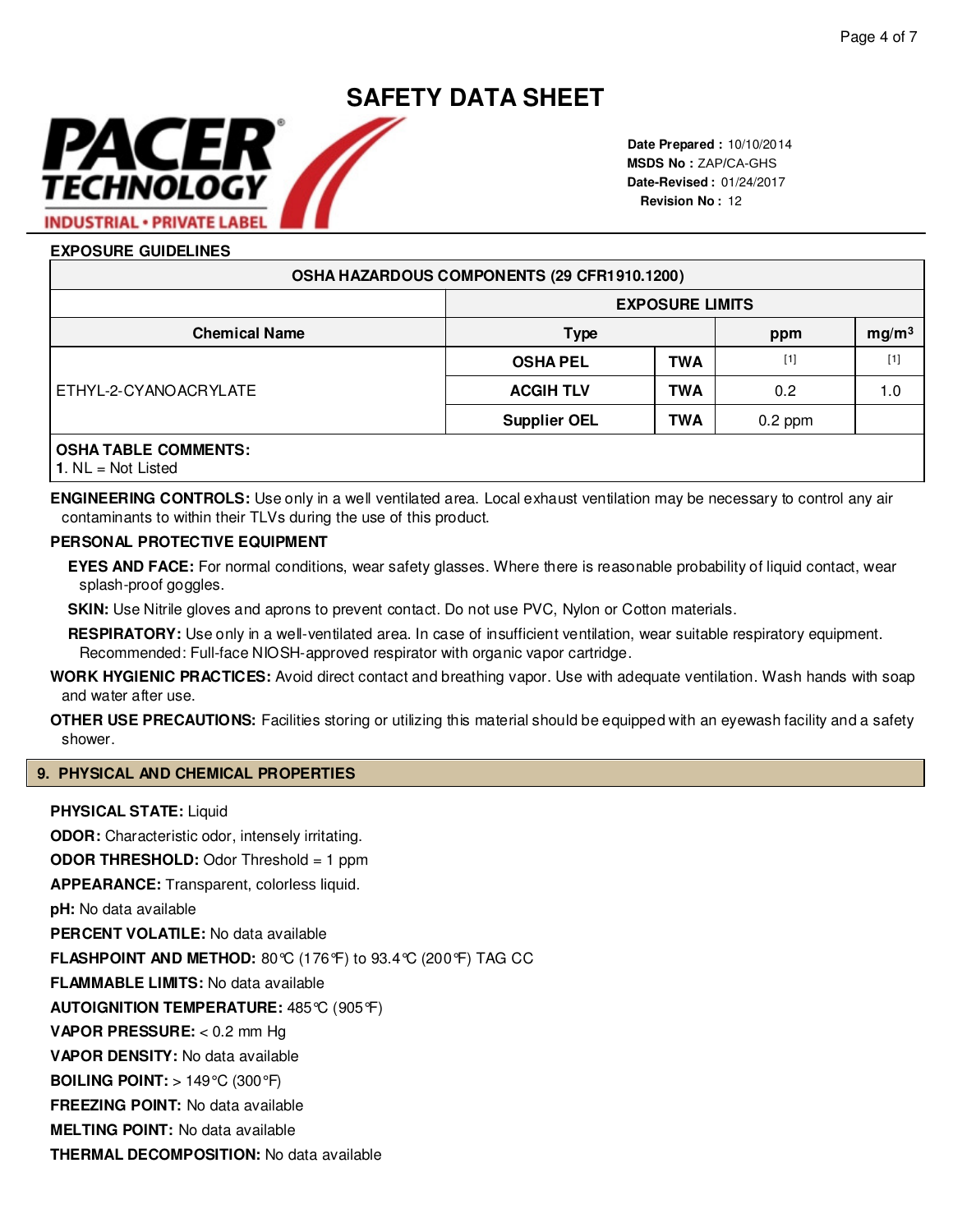

**Date Prepared :** 10/10/2014 **MSDS No : ZAP/CA-GHS Date-Revised :** 01/24/2017 **Revision No :** 12

**SOLUBILITY IN WATER:** Insoluble

**PARTITION COEFFICIENT: N-OCTANOL/WATER:** No data available

**EVAPORATION RATE:** No data available

**DENSITY:** No data available

**SPECIFIC GRAVITY:** 1.05 g/mL at 25°C

**VISCOSITY #1: 10 to 25 Centipoise at 22°C (72°F)** 

**MOLECULAR WEIGHT:** No data available

**(VOC):** < 20.00 g/L Per SCAQMD Method 316B.

#### **10. STABILITY AND REACTIVITY**

#### **HAZARDOUS POLYMERIZATION:** No

**CONDITIONS TO AVOID:** Avoid temperatures above 176° F (80° C), moisture and alkalines.

**POSSIBILITY OF HAZARDOUS REACTIONS:** Possible polymerization reaction in the presence of water, amines, alkalis and alcohols.

**HAZARDOUS DECOMPOSITION PRODUCTS:** Carbon Dioxide, Carbon Monoxide and other toxic or irritating compounds may form when heated to decomposition.Oxides of nitrogen and probably hydrogen cyanide are also possible.

**INCOMPATIBLE MATERIALS:** Polymerized by water, alcohol, amines, alkaline materials.

**COMMENTS:** REACTIVITY: Rapid exothermic polymerization will occur in the presence of water, amines, alkalis and alcohols.

#### **11. TOXICOLOGICAL INFORMATION**

#### **ACUTE TOXICITY**

| <b>Chemical Name</b>  | ORAL $LD_{50}$ (rat) | DERMAL $LD_{50}$ (rabbit) |
|-----------------------|----------------------|---------------------------|
| ETHYL-2-CYANOACRYLATE | > 5000 mg/kg         | > 2000 mg/kg              |

**DERMAL LD50:** > 2000 mg/kg

**Notes:** (Estimated)

**ORAL LD50:** > 5000 mg/kg

**Notes:** (Estimated)

**INHALATION LC50:** Vapors may be irritating. Recommended TWA 0.2ppm.

**RESPIRATORY OR SKIN SENSITISATION:** Possible skin sensitizer.

#### **CARCINOGENICITY**

**IARC:** None known

**NTP:** None known

**OSHA:** None known

#### **12. ECOLOGICAL INFORMATION**

#### **ENVIRONMENTAL DATA:**

This material should be prevented from contaminating soil or from entering sewage and drainage systems and bodies of water.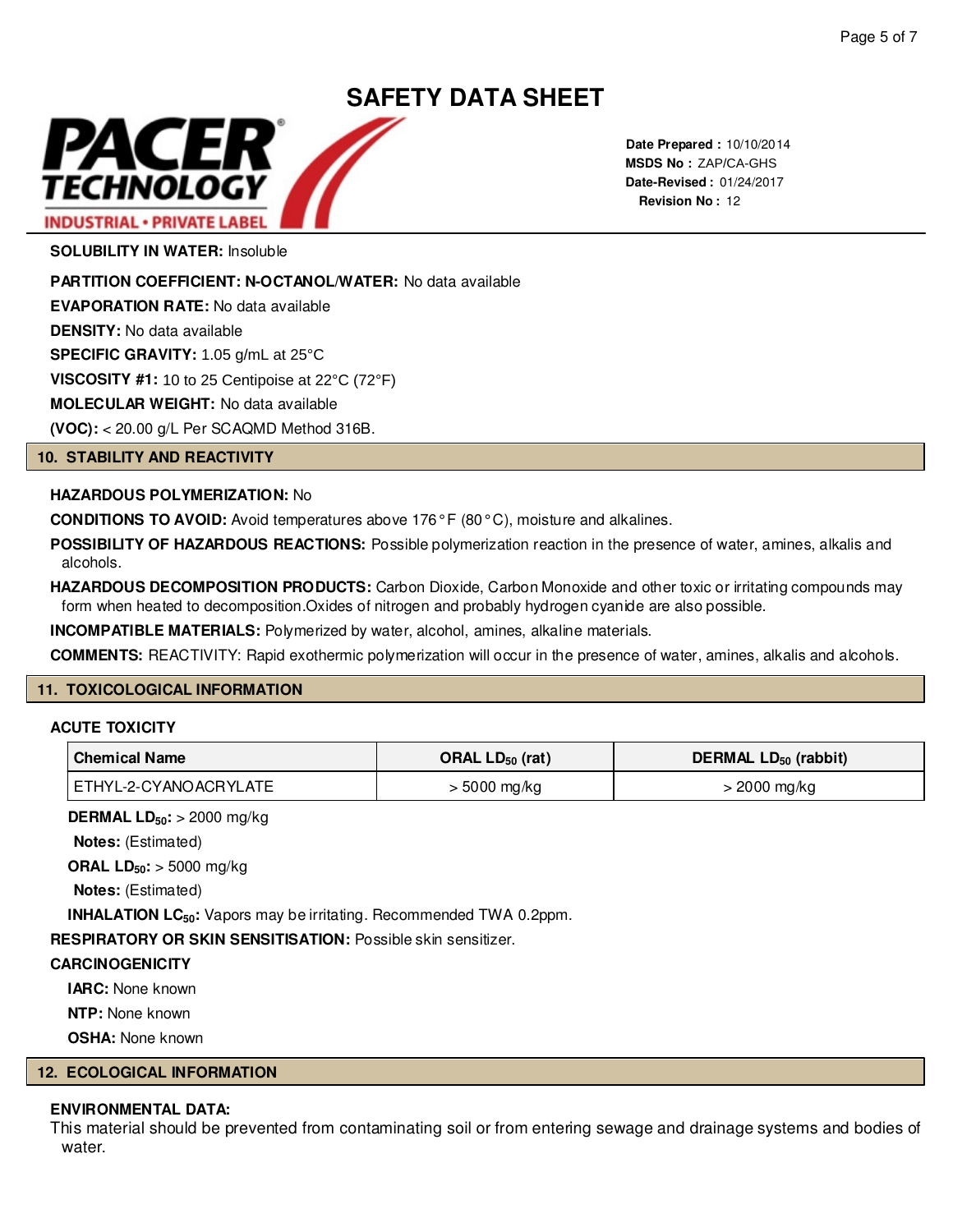

**Date Prepared :** 10/10/2014 **MSDS No : ZAP/CA-GHS Date-Revised :** 01/24/2017 **Revision No :** 12

#### **13. DISPOSAL CONSIDERATIONS**

**DISPOSAL METHOD:** Dispose of in a manner consistent with federal, state, and local regulations.

#### **14. TRANSPORT INFORMATION**

#### **DOT (DEPARTMENT OF TRANSPORTATION)**

**PROPER SHIPPING NAME:**

#### **AIR (ICAO/IATA)**

**SHIPPING NAME:** ID8000, CONSUMER COMMODITY, 9 (PKG LESS THAN OR EQUAL TO 30 kg G); or UN3334, AVIATION REGULATED LIQUID, N.O.S (ETHYL CYANOACRYLATE), 9, III (LTD QTY, IP VOL LESS THAN OR EQUAL TO 5.0L, OP WGT LESS THAN OR EQUAL TO 30 kg G) **\***

#### **VESSEL (IMO/IMDG)**

#### **SHIPPING NAME:** NOT REGULATED

**COMMENTS: \*** This product may be shipped as EXCEPTED QUANTITIES OF CLASS 9, UN3334 (IP VOL LESS THAN OR EQUAL TO 0.03 L, OP VOL LESS THAN OR EQUAL TO 1.0 L)

The transport information provided in this section only applies to the material formulation/itself, and is not specific to any package/configuration.This information is not intended to convey all specific regulatory or operational requirements/information relating to this product. Transportation classifications may vary by container volume and may be influenced by regional or country variations in regulations. It is the responsibility of the transporting organizations to follow all applicable laws, regulations, and rules relating to the transportation of the material.

#### **15. REGULATORY INFORMATION**

#### **UNITED STATES**

#### **SARA TITLE III (SUPERFUND AMENDMENTS AND REAUTHORIZATION ACT)**

**311/312 HAZARD CATEGORIES:** Immediate Health, Delayed Health, Fire, Reactive.

**313 REPORTABLE INGREDIENTS:** None above reporting de minimus.

#### **302/304 EMERGENCY PLANNING**

**EMERGENCY PLAN:** None above reporting de minimus.

#### **TSCA (TOXIC SUBSTANCE CONTROL ACT)**

| Chemical Name           | <b>CAS</b>      |
|-------------------------|-----------------|
| ETHYL-2-CYANOACRYLATE   | 7085-85-0       |
| Polymethyl methacrylate | $9011 - 14 - 7$ |

**TSCA STATUS:** All components are listed on or are exempt from listing on the Toxic Substances Control Act.

#### **CLEAN AIR ACT**

**40 CFR PART 68---RISK MANAGEMENT FOR CHEMICAL ACCIDENT RELEASE PREVENTION:** Not applicable.

**CALIFORNIA PROPOSITION 65: No California Proposition 65 ingredients are known to be in this product.**